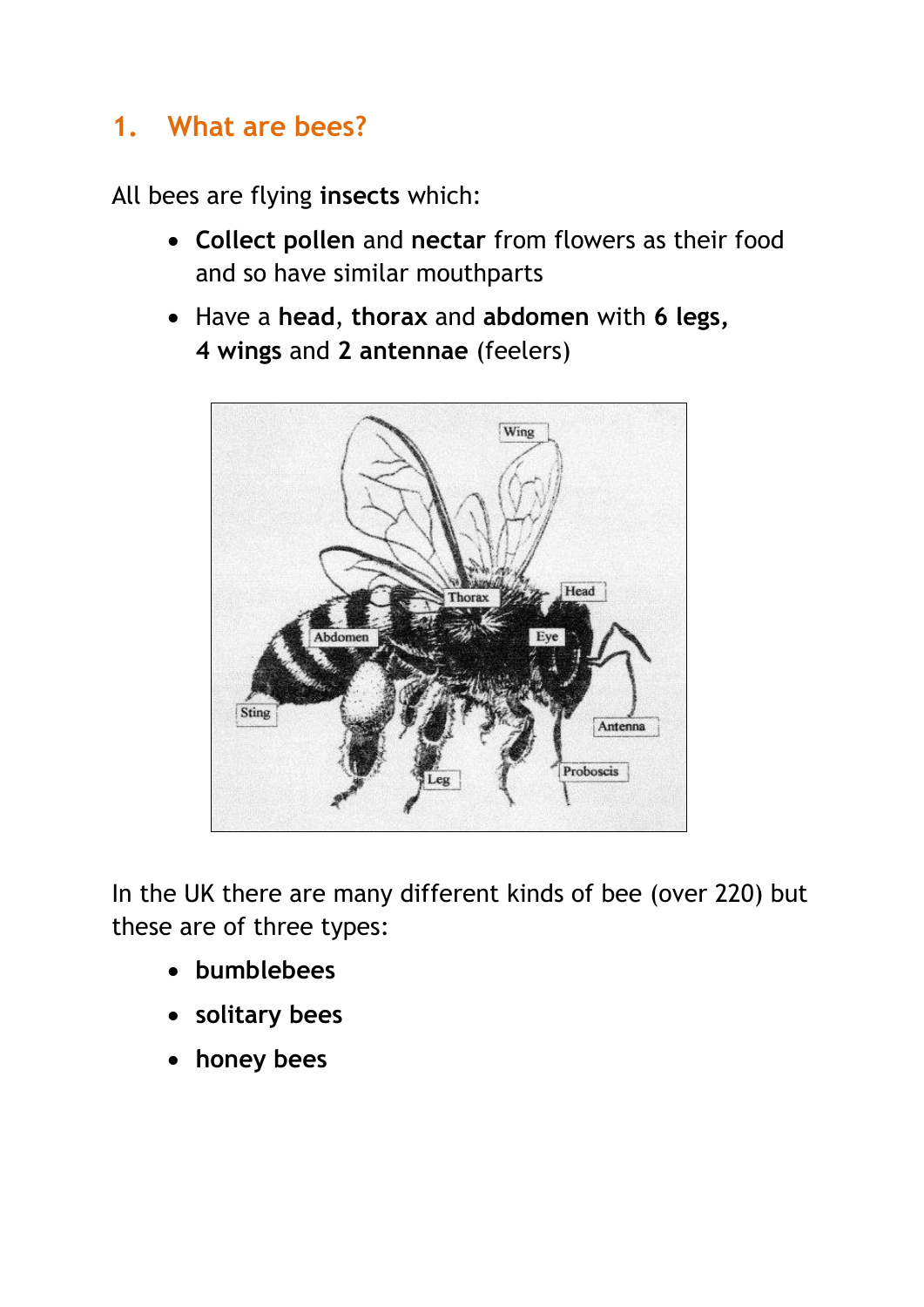## **Bumblebees**



**Bumblebees** are large **furry** bees which often produce a deep buzzing sound as they move from flower to flower.

They live in colonies of about 100 and produce small, round mossy-looking nests made of beeswax often in compost heaps, old mouse nests, under buildings or under the ground.

At the end of the season the colony will die out and only new queens will hibernate through the winter.

They do not sting unless their nest is disturbed.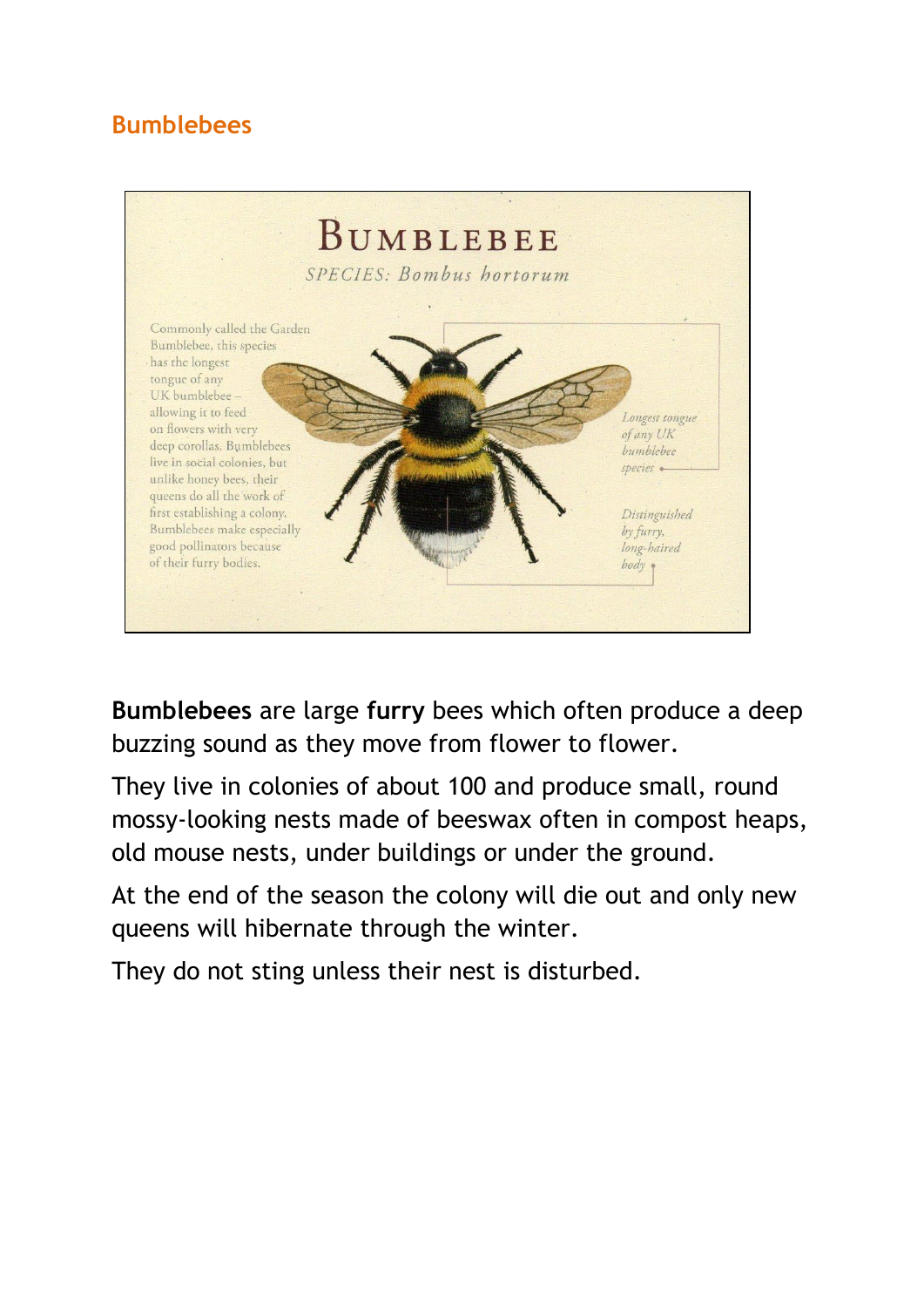## **Solitary bees**



**Solitary bees** vary widely in size, shape and colour.

There are about 200 different sorts in this country. Alone, a female solitary bee builds her nest alongside nests of other similar females.

They are active only for a few months when the pollen and nectar that they need is available. They are unlikely to sting unless their nests are handled or disturbed.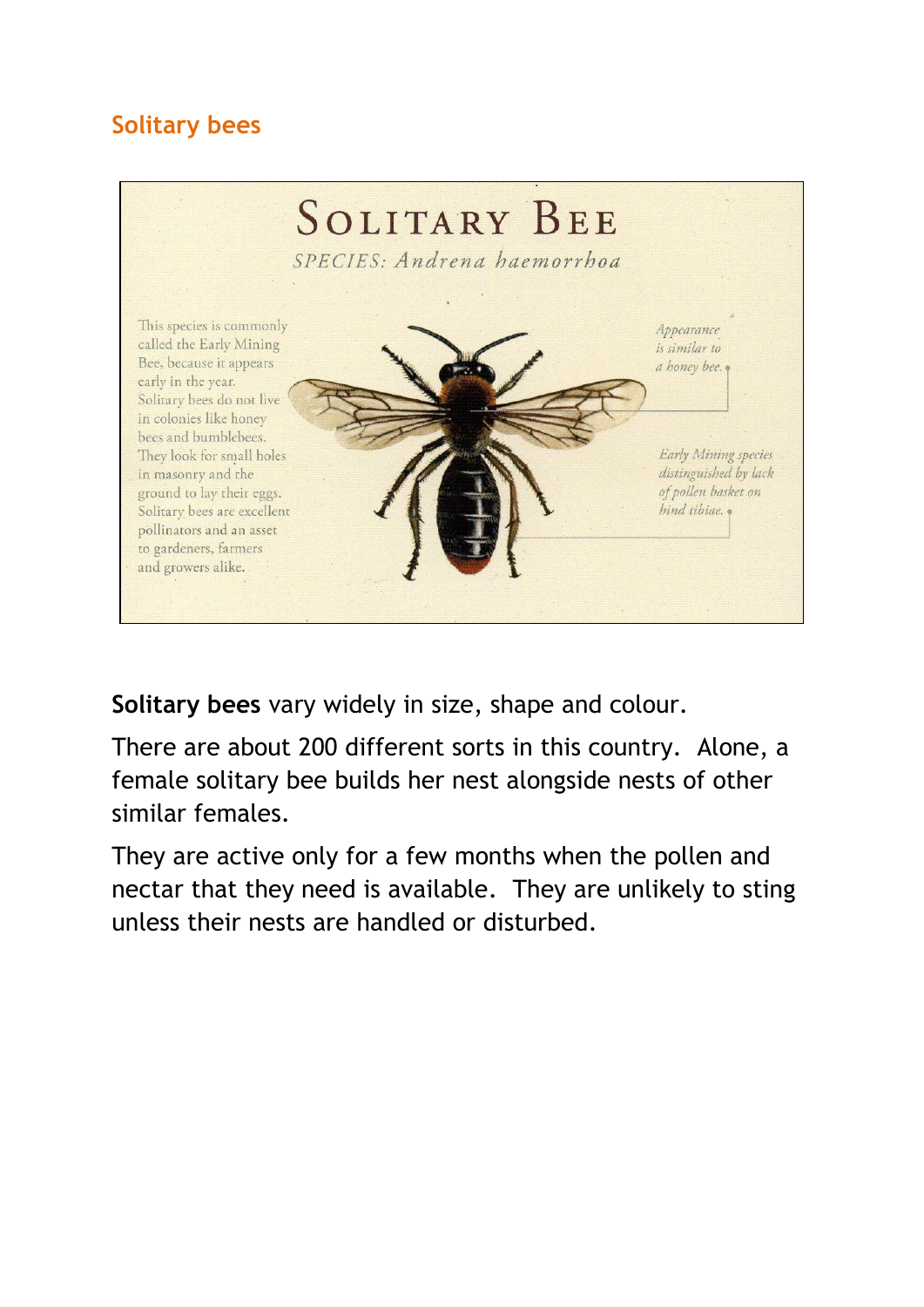#### **Honey bees**



**Honey bees** *(Apis mellifera)* are **social insects**. This means they live together in a **colony**. No single bee can survive by itself. The colony consists of three types of bees: **queen, worker** and **drone**.

Each type of bee has its own function in the colony:

 $\triangle$  **The queen** lays eggs from which all bees in the colony develop. She does no other work and is fed by the workers. She is like an egg laying machine. In the summer she can lay up to **2,000 eggs a day**: more than twice her own body weight.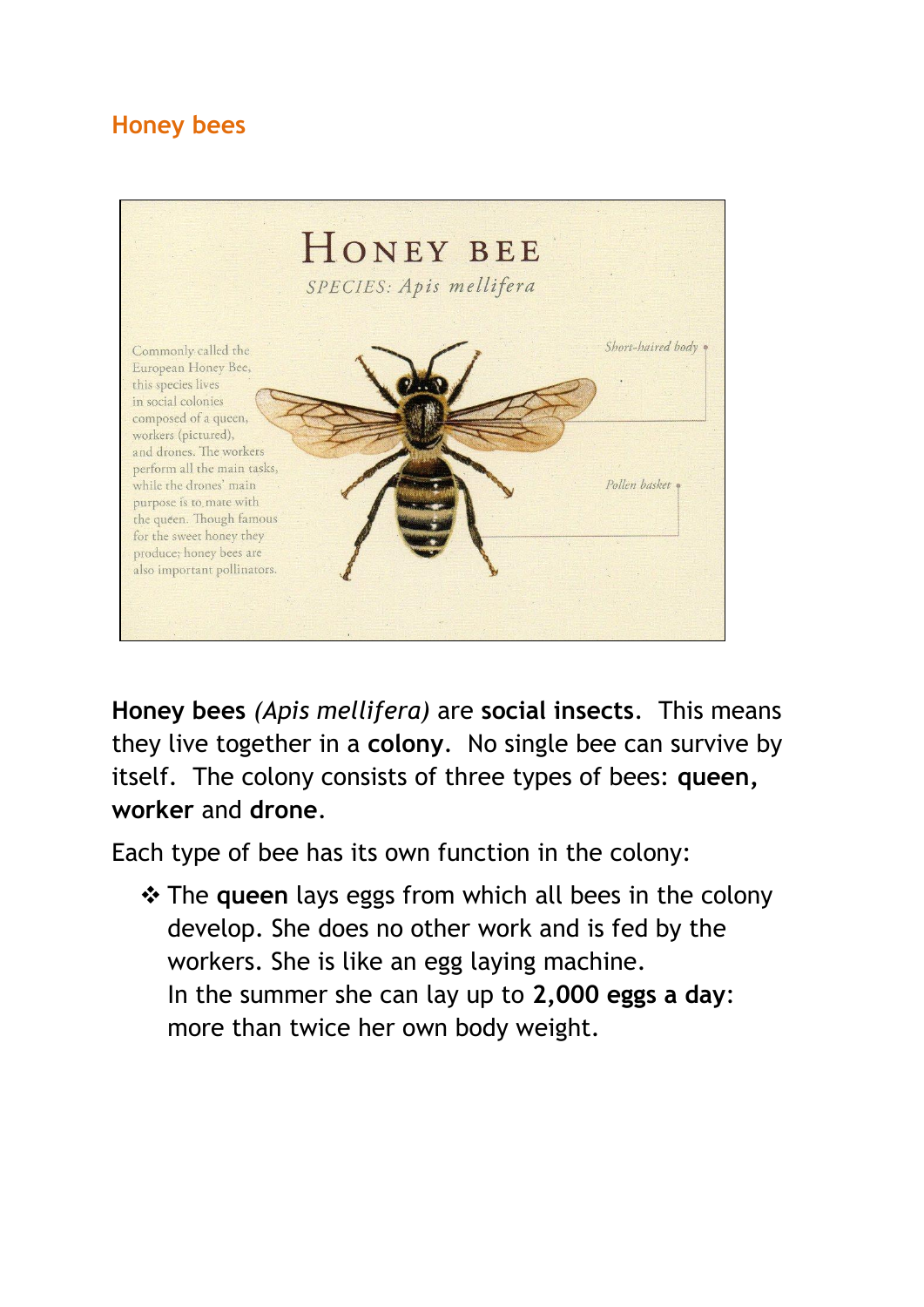- **Worker bees** do different jobs at different times of their lives:
	- They clean the hive. They feed the queen and the drones. They feed the grubs which will hatch from the eggs the queen has laid in other cells. Grubs develop into bees. They make honeycomb from wax, and store the food in compartments called cells.
	- They guard the hive from intruders like wasps and humans! This is when they may use their sting.
	- They fly many miles looking for flowers. On the flowers they find **pollen** and a sweet sugary liquid called **nectar**. These they collect and bring back to the hive as food for the colony.
- The **drones** are males and are only reared in the summer when young queens are likely to be around. They mate with the queen bee then they die. Any drones left in the colony in the autumn are thrown out by the worker bees to die.

#### **Types of honey bee**